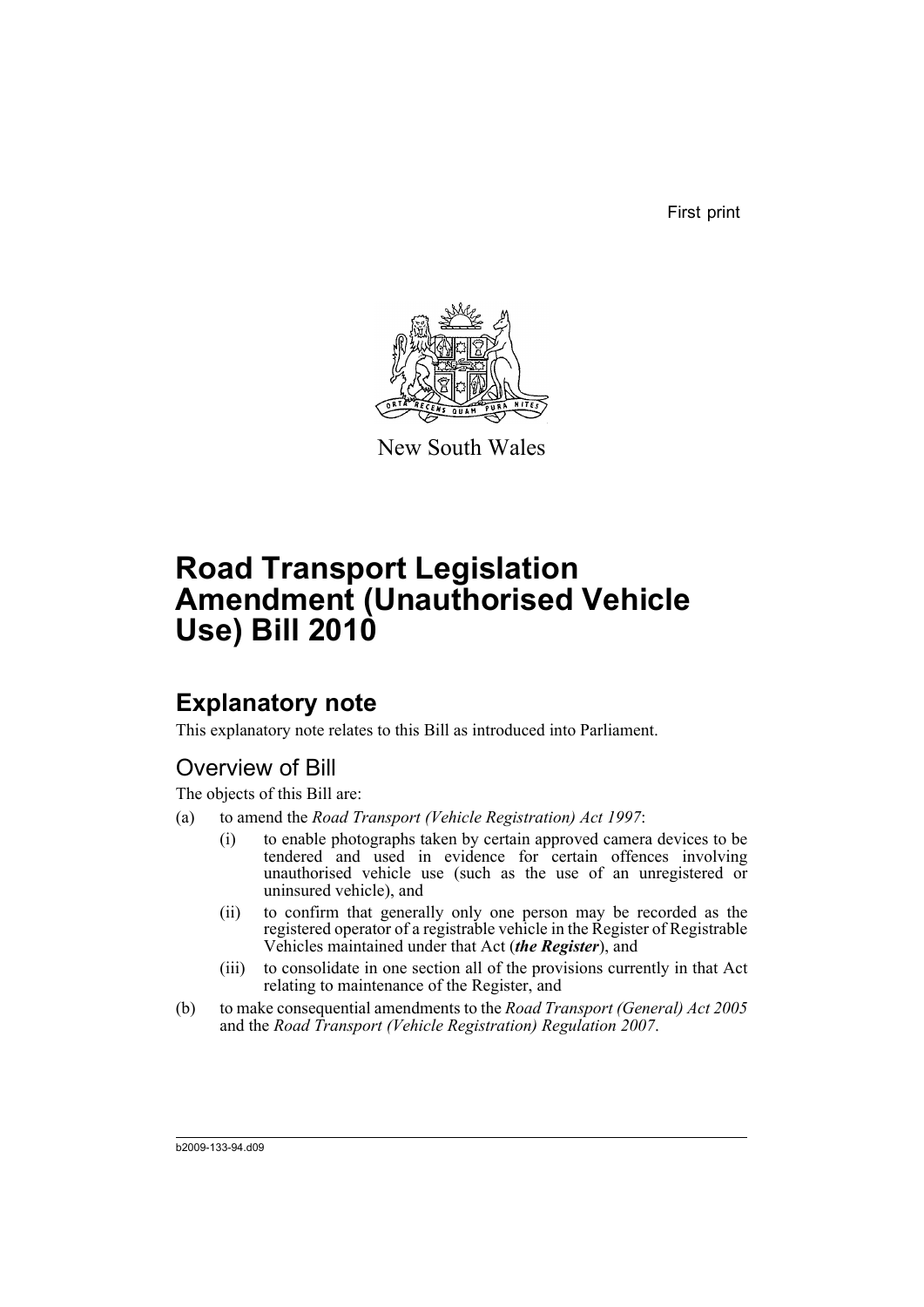Explanatory note

## Outline of provisions

**Clause 1** sets out the name (also called the short title) of the proposed Act.

**Clause 2** provides for the commencement of the proposed Act on a day or days to be appointed by proclamation.

## **Schedule 1 Amendment of Road Transport (Vehicle Registration) Act 1997 No 119**

#### **Use of photographic evidence from approved camera devices for unauthorised vehicle use offences**

**Schedule 1 [6]** inserts proposed section 22C in the *Road Transport (Vehicle Registration) Act 1997* to enable evidence of a photograph taken by an approved camera device that is evidence of an offence for which the device is ordinarily approved for use to also be used in proceedings for an unauthorised vehicle use offence.

#### An *unauthorised vehicle use offence* is defined to mean any of the following:

- (a) an offence against section 18 (Prohibition on using unregistered registrable vehicles),
- (b) an offence against section 8 (Offence of using uninsured motor vehicle on road) of the *Motor Accidents Compensation Act 1999*,
- (c) an offence against the regulations involving a prohibited use of a registrable vehicle that is prescribed by the regulations for the purposes of the proposed section.

**Schedule 2.2 [4]** amends the *Road Transport (Vehicle Registration) Regulation 2007* to prescribe offences against clauses  $50(3)$  and  $84(3)$  and  $(5)$  of the Regulation for the purposes of proposed section 22C.

An *approved camera device* for the purposes of the proposed section is:

- (a) each of the following devices within the meaning of the *Road Transport (Safety and Traffic Management) Act 1999*:
	- (i) an approved average speed detection device,
	- (ii) an approved camera detection device,
	- (iii) an approved camera recording device,
	- (iv) an approved traffic lane camera device, and
- (b) an approved toll camera within the meaning of section 250A of the *Roads Act 1993*.

Currently, photographs taken by these approved camera devices may only be used in proceedings for specified kinds of offences for which the devices are approved for use. For instance, photographs taken by an approved camera detection device may be used in evidence in proceedings for traffic light offences subject to certain evidential safeguards such as the tendering of certificate evidence concerning the reliability of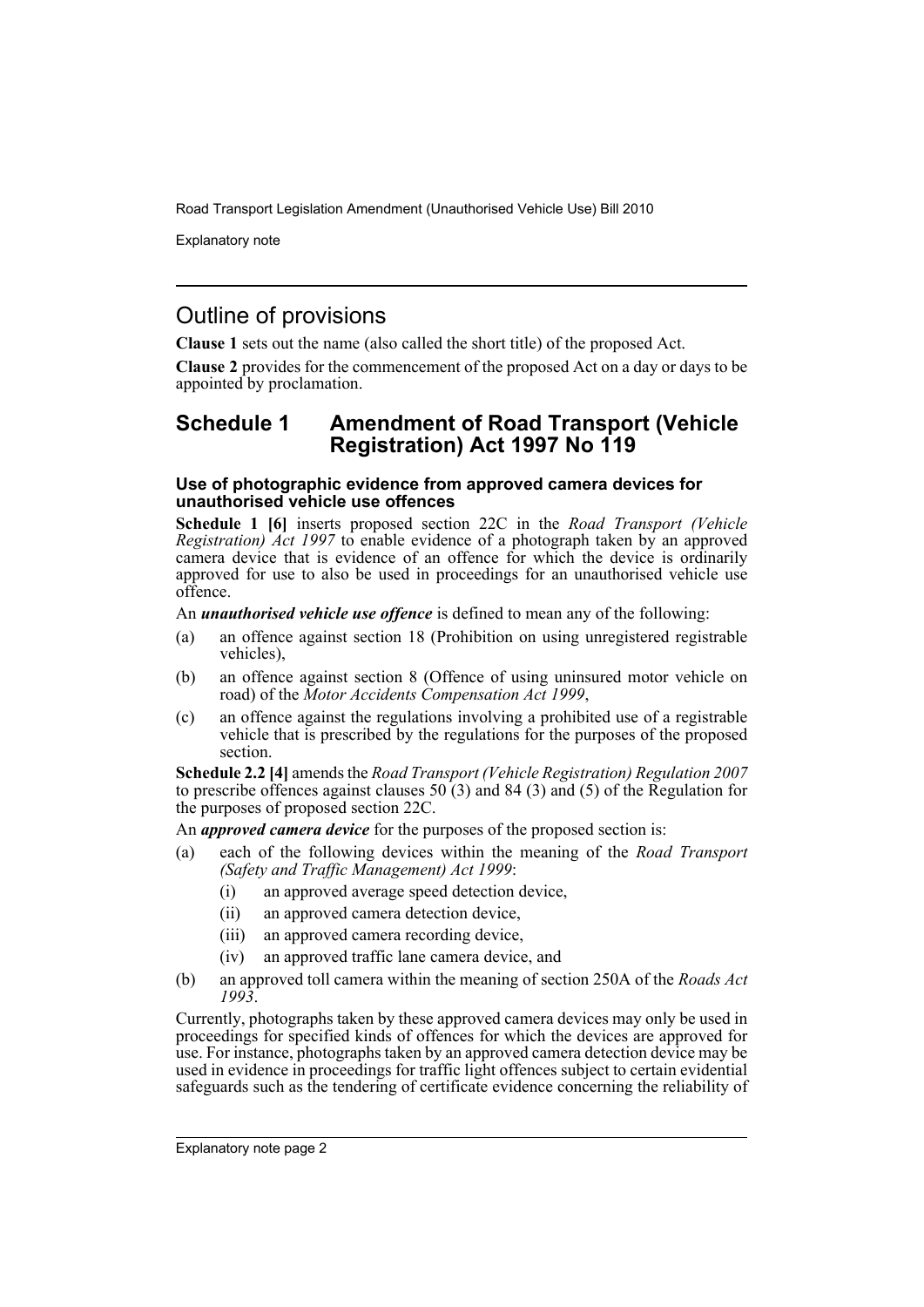Explanatory note

the device. The proposed section will operate to apply the same evidential safeguards to a photograph used in evidence in proceedings for an unauthorised vehicle use offence as would apply in proceedings for offences for which the approved camera device concerned is ordinarily approved for use.

### **Maintenance of Register (including recording of registered operators)**

**Schedule 1 [5]** re-enacts section 10 of the Act to consolidate in one section provisions concerning the maintenance of the Register that are currently found in sections  $7(2)$ – $(4)$ ,  $10$ ,  $11$  and  $23A$  of the Act.

Section 4 of the Act defines a *registered operator* of a registrable vehicle to mean a person recorded in the Register as a person responsible for the vehicle. The proposed section will also provide that only one person may be recorded in the Register as being responsible for a registrable vehicle unless the vehicle is a transitional registrable vehicle. A *transitional registrable vehicle* is defined to mean a registrable vehicle for which 2 persons were recorded in the Register as being responsible for the vehicle immediately before the commencement of the proposed section. The Roads and Traffic Authority may continue to record 2 registered operators in the Register for a transitional registrable vehicle until it ceases to be such a vehicle. A vehicle ceases to be a transitional registrable vehicle if the registration of the vehicle is transferred, cancelled, surrendered or expires without being renewed at any time after the commencement of the section.

The provisions concerning the recording of registered operators have been relocated to the Act from their current location in clause 7 of the *Road Transport (Vehicle Registration) Regulation 2007*.

**Schedule 1 [1]–[4] and [7]** make consequential amendments to the Act.

#### **Savings and transitional provisions**

**Schedule 1 [8]** amends clause 1 of Schedule 3 to the Act to enable the Governor to make regulations of a savings or transitional nature consequent on the enactment of the proposed Act.

**Schedule 1 [9]** inserts a new Part in Schedule 3 to the Act containing provisions of a savings or transitional nature consequent on the enactment of the proposed Act.

### **Schedule 2 Consequential amendment of other legislation**

**Schedule 2.1** makes amendments to the *Road Transport (General) Act 2005* that are consequential on the amendment made to the *Road Transport (Vehicle Registration) Act 1997* by Schedule 1 [6].

**Schedule 2.2 [1]–[3]** make amendments to the *Road Transport (Vehicle Registration) Regulation 2007* that are consequential on the amendments made to the *Road Transport (Vehicle Registration) Act 1997* with respect to the recording of registered operators in the Register.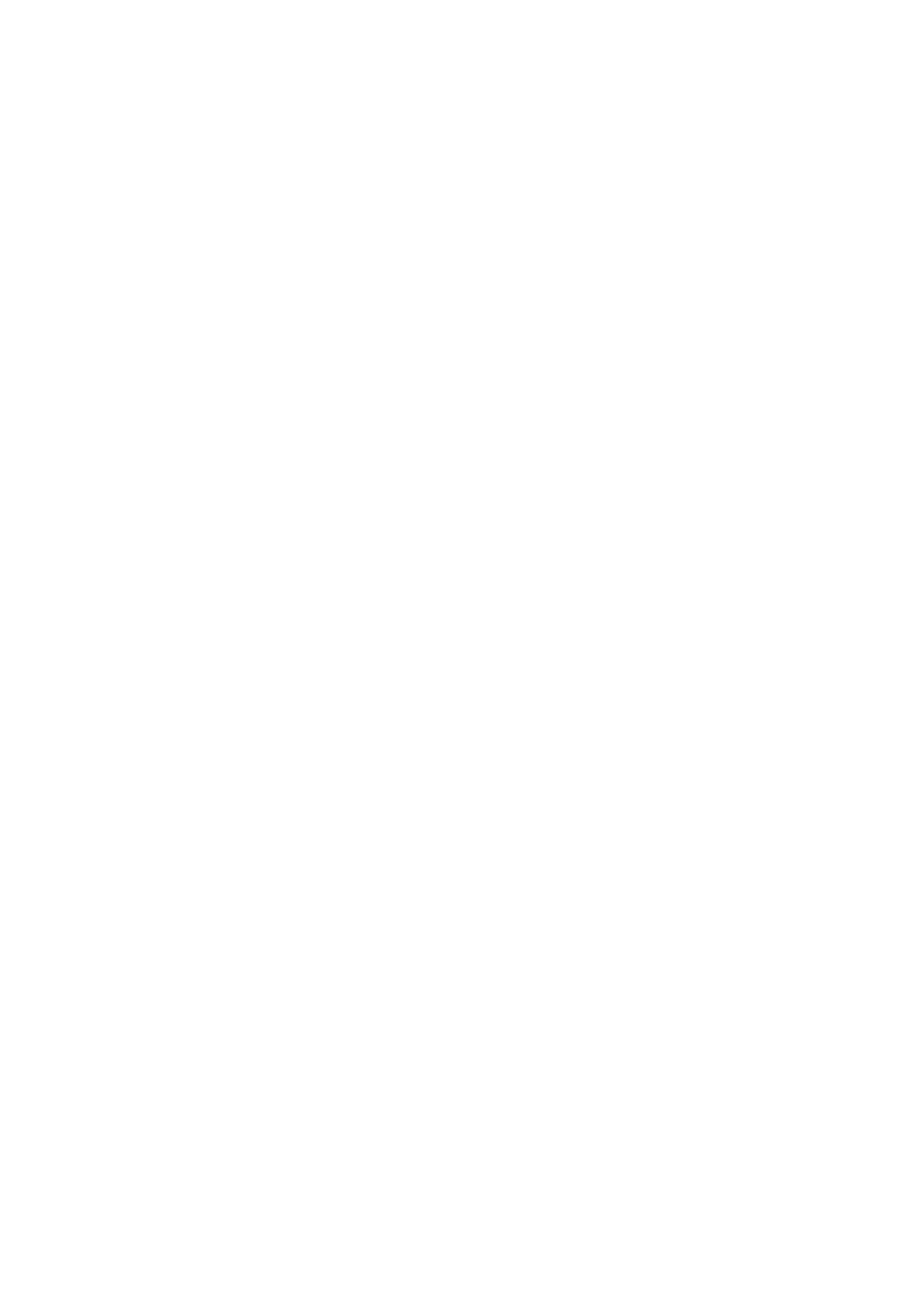First print



New South Wales

# **Road Transport Legislation Amendment (Unauthorised Vehicle Use) Bill 2010**

## **Contents**

|            |                                                                                  | Page |
|------------|----------------------------------------------------------------------------------|------|
|            | Name of Act                                                                      |      |
|            | Commencement                                                                     | 2    |
|            | Schedule 1 Amendment of Road Transport (Vehicle Registration)<br>Act 1997 No 119 | 3    |
| Schedule 2 | Consequential amendment of other legislation                                     | 9    |
|            |                                                                                  |      |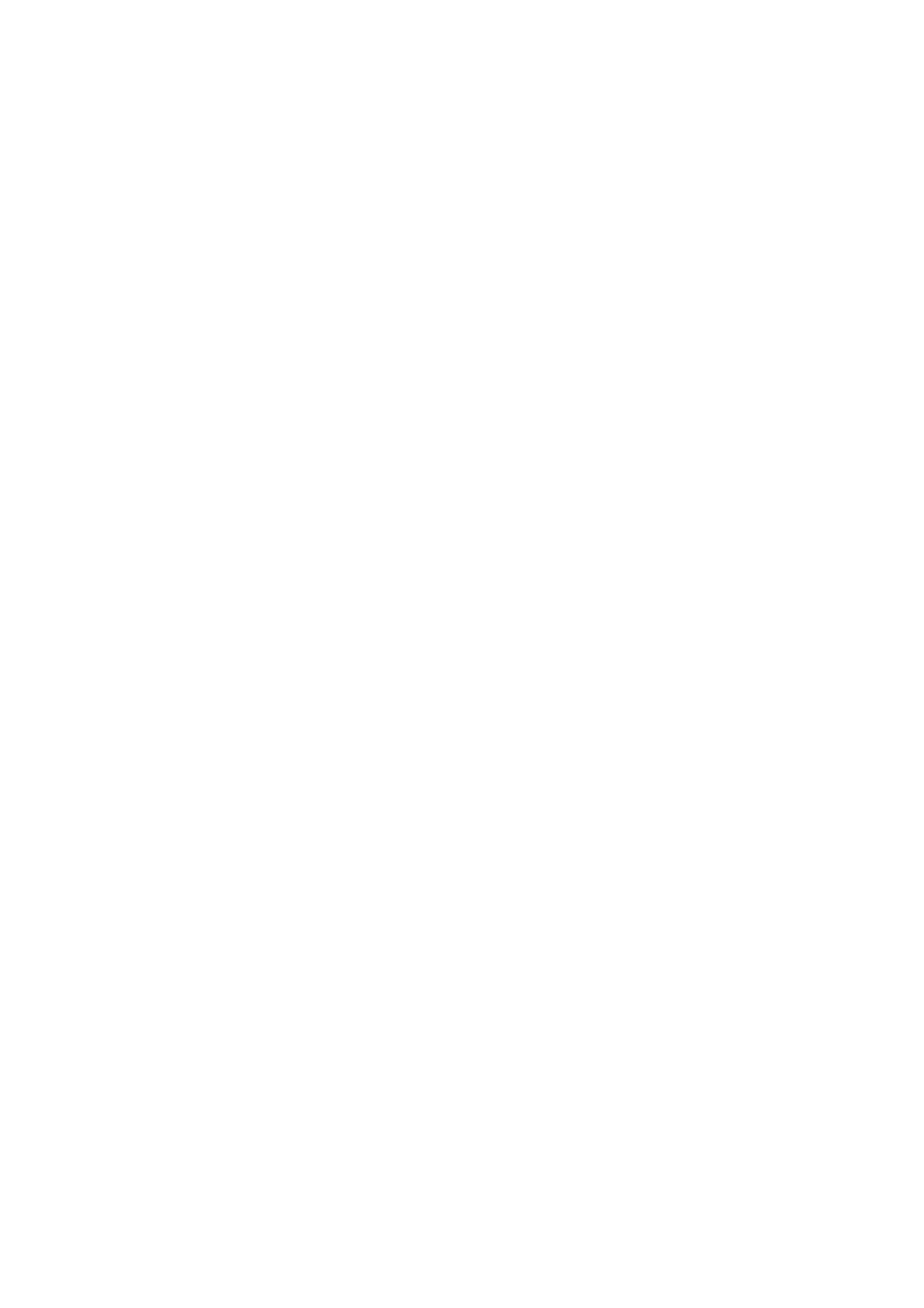

New South Wales

# **Road Transport Legislation Amendment (Unauthorised Vehicle Use) Bill 2010**

No , 2010

## **A Bill for**

An Act to amend the *Road Transport (Vehicle Registration) Act 1997* concerning registered operators of vehicles and the detection of offences involving unauthorised vehicle use; and to make consequential amendments to certain other legislation.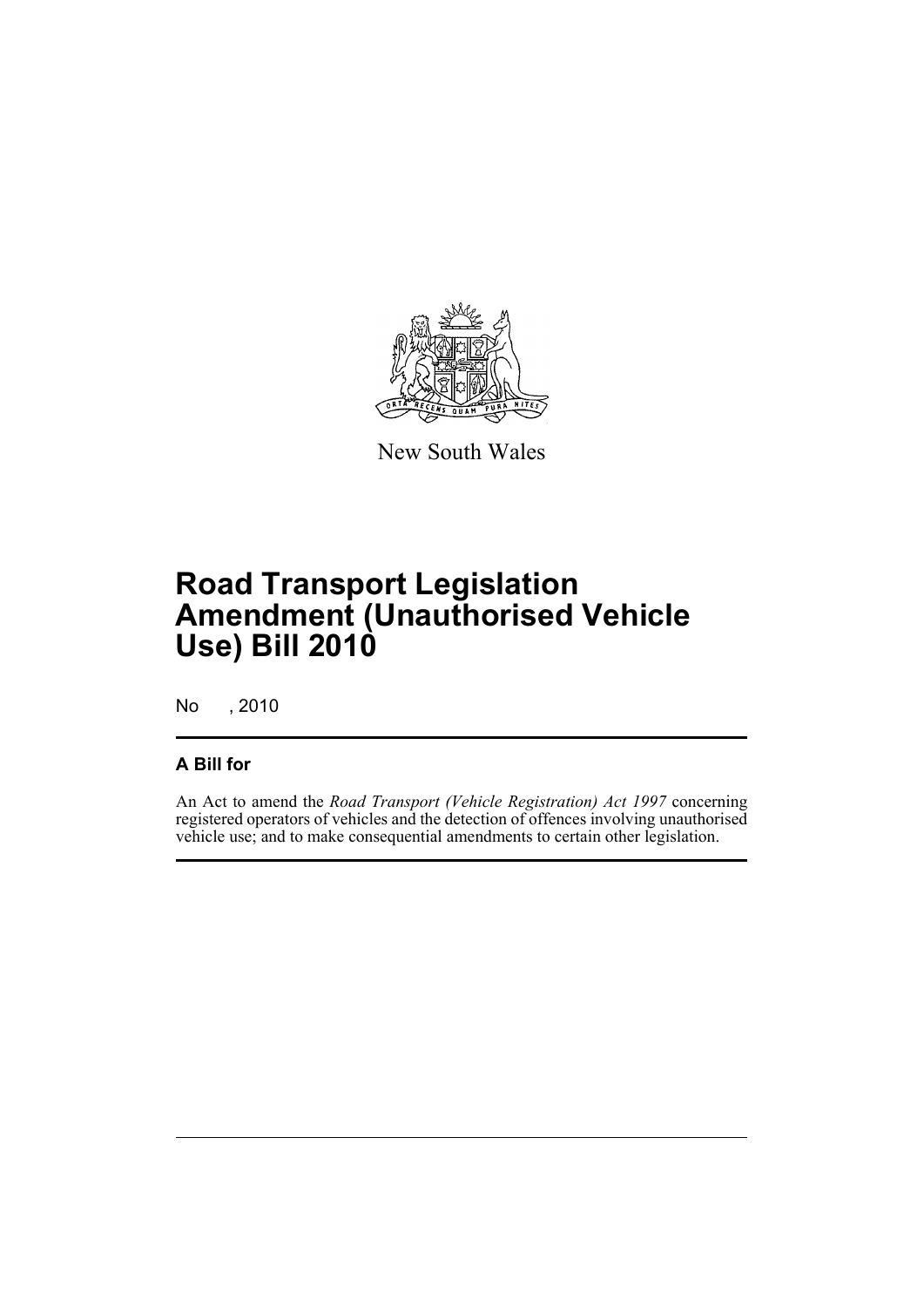<span id="page-7-1"></span><span id="page-7-0"></span>

| The Legislature of New South Wales enacts: |                                                                                              |                     |  |  |
|--------------------------------------------|----------------------------------------------------------------------------------------------|---------------------|--|--|
|                                            | Name of Act                                                                                  | $\overline{2}$      |  |  |
|                                            | This Act is the Road Transport Legislation Amendment (Unauthorised<br>Vehicle Use) Act 2010. | 3<br>$\overline{4}$ |  |  |
|                                            | Commencement                                                                                 | 5                   |  |  |
|                                            | This Act commences on a day or days to be appointed by proclamation.                         | 6                   |  |  |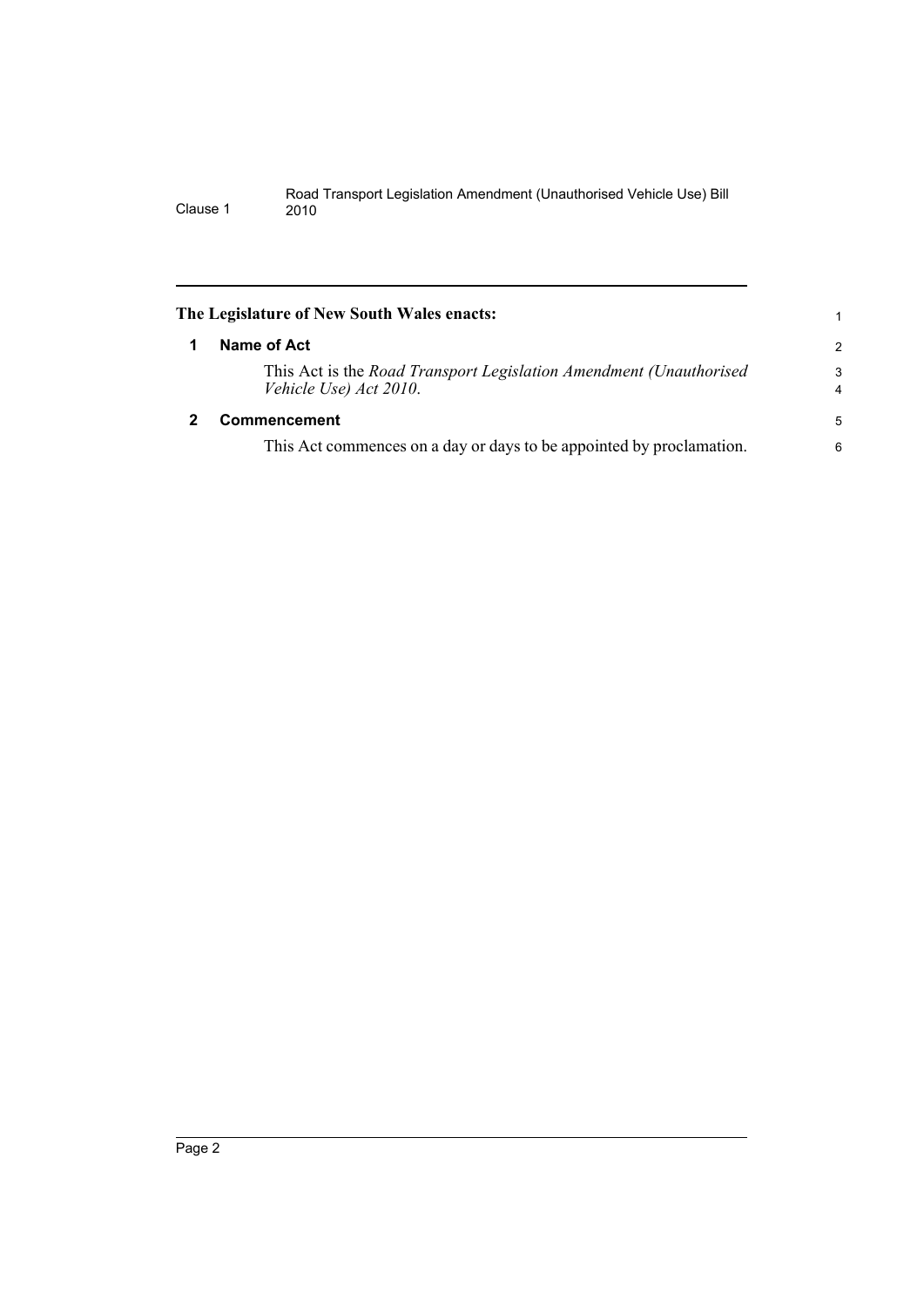Amendment of Road Transport (Vehicle Registration) Act 1997 No 119 Schedule 1

## <span id="page-8-0"></span>**Schedule 1 Amendment of Road Transport (Vehicle Registration) Act 1997 No 119**

| [1] |                                          |                                    | <b>Section 4 Definitions</b> |                                                                                                                                                                                                                                                          | 3                    |
|-----|------------------------------------------|------------------------------------|------------------------------|----------------------------------------------------------------------------------------------------------------------------------------------------------------------------------------------------------------------------------------------------------|----------------------|
|     |                                          |                                    |                              | Insert at the end of the definition of <i>garage address</i> :<br>Note. See section 10 concerning the number of registered operators for<br>a registrable vehicle that may be recorded in the Register.                                                  | 4<br>5<br>6          |
| [2] |                                          |                                    |                              | Section 4, definition of "Register"                                                                                                                                                                                                                      | 7                    |
|     |                                          |                                    |                              | Omit "the regulations". Insert instead "this Act".                                                                                                                                                                                                       | 8                    |
| [3] |                                          |                                    |                              | <b>Section 7 Functions of Authority</b>                                                                                                                                                                                                                  | 9                    |
|     |                                          |                                    |                              | Omit "the regulations" from section $7(1)(b)$ . Insert instead "this Act".                                                                                                                                                                               | 10                   |
| [4] |                                          |                                    | Section 7 (2)-(4)            |                                                                                                                                                                                                                                                          | 11                   |
|     |                                          |                                    | Omit the subsections.        |                                                                                                                                                                                                                                                          | 12                   |
| [5] | <b>Section 10</b>                        |                                    |                              |                                                                                                                                                                                                                                                          |                      |
|     | Omit sections 10 and 11. Insert instead: |                                    |                              |                                                                                                                                                                                                                                                          |                      |
|     | 10                                       | <b>Maintenance of the Register</b> |                              |                                                                                                                                                                                                                                                          | 15                   |
|     |                                          | (1)                                |                              | Register to be maintained in accordance with regulations                                                                                                                                                                                                 | 16                   |
|     |                                          |                                    |                              | Subject to this section, the Register is to be maintained in<br>accordance with the regulations.                                                                                                                                                         | 17<br>18             |
|     |                                          | (2)                                |                              | Register does not provide evidence of title                                                                                                                                                                                                              | 19                   |
|     |                                          |                                    | vehicle.                     | The Register does not provide evidence of title to any registrable                                                                                                                                                                                       | 20<br>21             |
|     |                                          | (3)                                |                              | Security of information in Register                                                                                                                                                                                                                      | 22                   |
|     |                                          |                                    |                              | The Authority must ensure that the information in the Register<br>that is of a personal nature or that has commercial sensitivity for<br>the person about whom it is kept is not released except as<br>provided by the regulations or under another law. | 23<br>24<br>25<br>26 |
|     |                                          | (4)                                |                              | Recording of names of registered operators                                                                                                                                                                                                               | 27                   |
|     |                                          |                                    |                              | The Authority may:                                                                                                                                                                                                                                       | 28                   |
|     |                                          |                                    | (a)                          | in the case of a transitional registrable vehicle—continue<br>to record in the Register the names of not more than<br>2 persons as being responsible for the vehicle, or                                                                                 | 29<br>30<br>31       |

1 2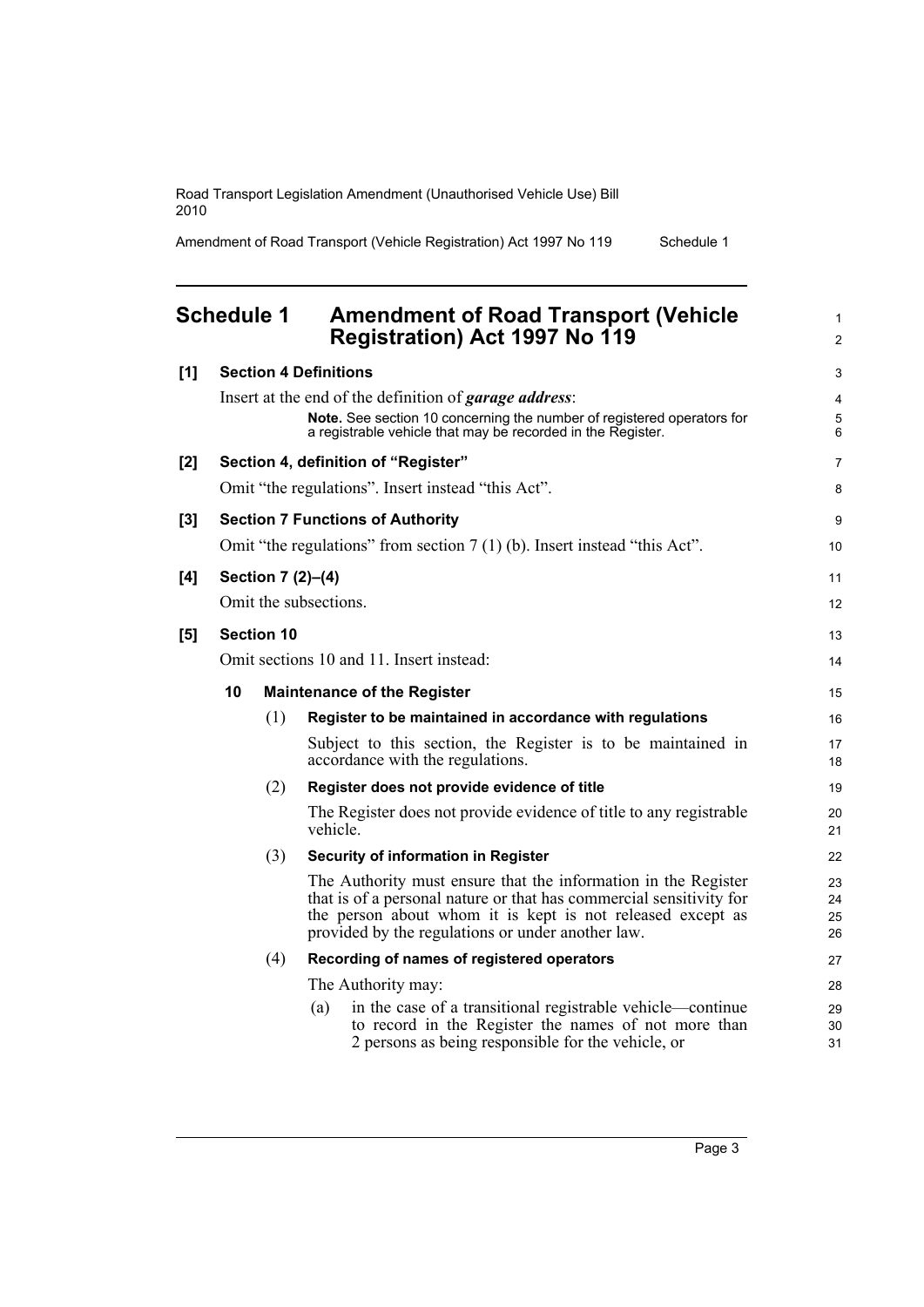Schedule 1 Amendment of Road Transport (Vehicle Registration) Act 1997 No 119

|      | (b)<br>in the case of any other registrable vehicle—record in the<br>Register the name of only one person as being responsible<br>for the vehicle.                                                                                                                                                                                                                                                                         | 1<br>2<br>3                      |
|------|----------------------------------------------------------------------------------------------------------------------------------------------------------------------------------------------------------------------------------------------------------------------------------------------------------------------------------------------------------------------------------------------------------------------------|----------------------------------|
|      | Note. Section 4 defines a registered operator of a registrable vehicle<br>to mean a person recorded in the Register as a person responsible for<br>the vehicle.                                                                                                                                                                                                                                                            | 4<br>5<br>6                      |
| (5)  | A registrable vehicle is a <i>transitional registrable vehicle</i> if:                                                                                                                                                                                                                                                                                                                                                     | $\overline{7}$                   |
|      | 2 persons were recorded in the Register as being<br>(a)<br>responsible for the vehicle immediately before the<br>commencement of this section, and                                                                                                                                                                                                                                                                         | 8<br>9<br>10                     |
|      | the vehicle has not ceased to be a transitional registrable<br>(b)<br>vehicle since that time.                                                                                                                                                                                                                                                                                                                             | 11<br>12                         |
| (6)  | A registrable vehicle ceases to be a transitional registrable<br><i>vehicle</i> on the occurrence of any of the following:                                                                                                                                                                                                                                                                                                 | 13<br>14                         |
|      | the transfer of the registration of the vehicle,<br>(a)                                                                                                                                                                                                                                                                                                                                                                    | 15                               |
|      | (b)<br>the cancellation or surrender of the registration of the<br>vehicle,                                                                                                                                                                                                                                                                                                                                                | 16<br>17                         |
|      | if the registration of the vehicle has expired and the period<br>(c)<br>within which the registration may be renewed has also<br>expired.                                                                                                                                                                                                                                                                                  | 18<br>19<br>20                   |
| (7)  | If more than one person is recorded as a registered operator of a<br>transitional registrable vehicle, a reference in any relevant<br>legislation to the registered operator of a registrable vehicle<br>within the meaning of this Act is taken (subject to any regulations<br>made for the purposes of subsection $(3)$ ) to include a reference to<br>each registered operator of the transitional registrable vehicle. | 21<br>22<br>23<br>24<br>25<br>26 |
| (8)  | The regulations may provide for the determination of the<br>respective rights, liabilities and obligations of each registered<br>operator of a transitional registrable vehicle under any relevant<br>legislation.                                                                                                                                                                                                         | 27<br>28<br>29<br>30             |
| (9)  | Other information that may be included in Register                                                                                                                                                                                                                                                                                                                                                                         | 31                               |
|      | The Register may include information notified to the Authority<br>under this Act and such other information as the Authority<br>considers appropriate.                                                                                                                                                                                                                                                                     | 32<br>33<br>34                   |
| (10) | Register may be kept as computer database or other form                                                                                                                                                                                                                                                                                                                                                                    | 35                               |
|      | The Register may be kept in the form of, or as part of, a computer<br>database or in such other form as the Authority considers<br>appropriate.                                                                                                                                                                                                                                                                            | 36<br>37<br>38                   |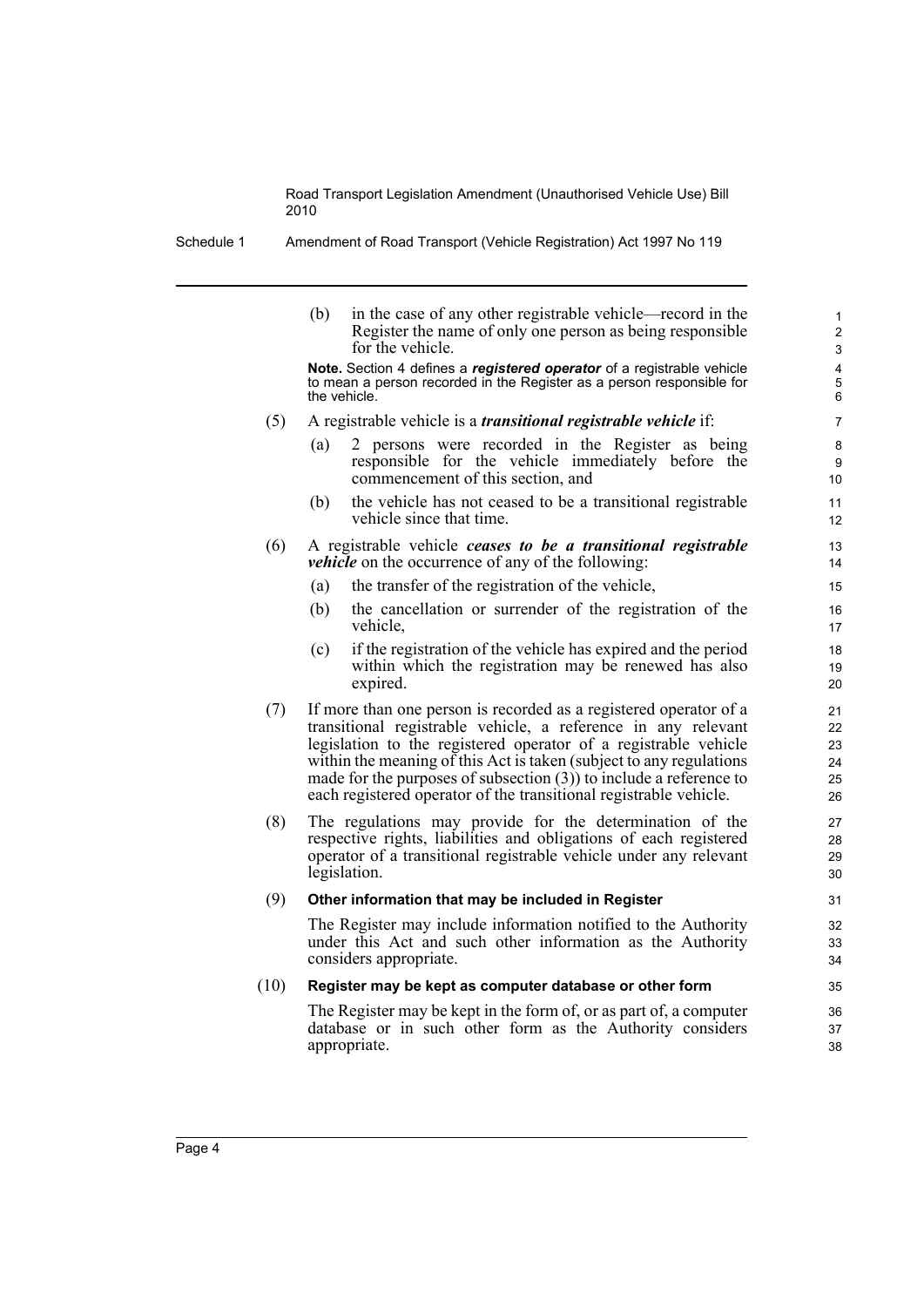Amendment of Road Transport (Vehicle Registration) Act 1997 No 119 Schedule 1

|     |                                                                 | (11)                      |     | <b>Correction of Register</b>                                                                                                                                                                                                                                                                                                                                                                                                                                                                                                                      | 1                                            |
|-----|-----------------------------------------------------------------|---------------------------|-----|----------------------------------------------------------------------------------------------------------------------------------------------------------------------------------------------------------------------------------------------------------------------------------------------------------------------------------------------------------------------------------------------------------------------------------------------------------------------------------------------------------------------------------------------------|----------------------------------------------|
|     |                                                                 |                           |     | Without limiting section 7 or any other provision of this section,<br>the Authority may correct any mistake, error or omission in the<br>Register subject to the requirements (if any) of the regulations.                                                                                                                                                                                                                                                                                                                                         | $\overline{c}$<br>3<br>4                     |
|     |                                                                 | (12)                      |     | <b>Definition</b>                                                                                                                                                                                                                                                                                                                                                                                                                                                                                                                                  | 5                                            |
|     |                                                                 |                           |     | In this section:                                                                                                                                                                                                                                                                                                                                                                                                                                                                                                                                   | 6                                            |
|     |                                                                 |                           |     | <i>relevant legislation</i> means:                                                                                                                                                                                                                                                                                                                                                                                                                                                                                                                 | 7                                            |
|     |                                                                 |                           | (a) | a provision of this Act (or a provision of a regulation made<br>under this Act), or                                                                                                                                                                                                                                                                                                                                                                                                                                                                | 8<br>$\boldsymbol{9}$                        |
|     |                                                                 |                           | (b) | a provision of any other Act (or a provision of a statutory<br>rule made under any other Act) concerned with the<br>registered operator of a registrable vehicle within the<br>meaning of this Act.                                                                                                                                                                                                                                                                                                                                                | 10<br>11<br>12<br>13                         |
| [6] |                                                                 | <b>Section 22C</b>        |     |                                                                                                                                                                                                                                                                                                                                                                                                                                                                                                                                                    | 14                                           |
|     |                                                                 | Insert after section 22B: |     |                                                                                                                                                                                                                                                                                                                                                                                                                                                                                                                                                    | 15                                           |
|     | <b>22C</b><br>Photographic evidence of unauthorised vehicle use |                           | 16  |                                                                                                                                                                                                                                                                                                                                                                                                                                                                                                                                                    |                                              |
|     |                                                                 | (1)                       |     | This section applies to proceedings for any of the following<br>offences (an <i>unauthorised vehicle use offence</i> ):                                                                                                                                                                                                                                                                                                                                                                                                                            | 17<br>18                                     |
|     |                                                                 |                           | (a) | an offence against section 18 (Prohibition on using<br>unregistered registrable vehicles),                                                                                                                                                                                                                                                                                                                                                                                                                                                         | 19<br>20                                     |
|     |                                                                 |                           | (b) | an offence against section 8 (Offence of using uninsured<br>motor vehicle on road) of the <i>Motor Accidents</i><br>Compensation Act 1999,                                                                                                                                                                                                                                                                                                                                                                                                         | 21<br>22<br>23                               |
|     |                                                                 |                           | (c) | an offence against the regulations involving a prohibited<br>use of a registrable vehicle that is prescribed by the<br>regulations for the purposes of this section.                                                                                                                                                                                                                                                                                                                                                                               | 24<br>25<br>26                               |
|     |                                                                 | (2)                       |     | A photograph of a vehicle taken by an approved camera device<br>that is evidence under the evidence use provisions for the device<br>of an offence to which those provisions ordinarily apply may also<br>be tendered in evidence under this section in proceedings for an<br>unauthorised vehicle use offence involving the vehicle.<br>Note. For example, a photograph taken by an approved camera<br>detection device that is evidence of a traffic light offence under<br>section 57 of the Road Transport (Safety and Traffic Management) Act | 27<br>28<br>29<br>30<br>31<br>32<br>33<br>34 |
|     |                                                                 |                           |     | 1999 may also be tendered in evidence in proceedings for an<br>unauthorised vehicle use offence involving the same vehicle.                                                                                                                                                                                                                                                                                                                                                                                                                        | 35<br>36                                     |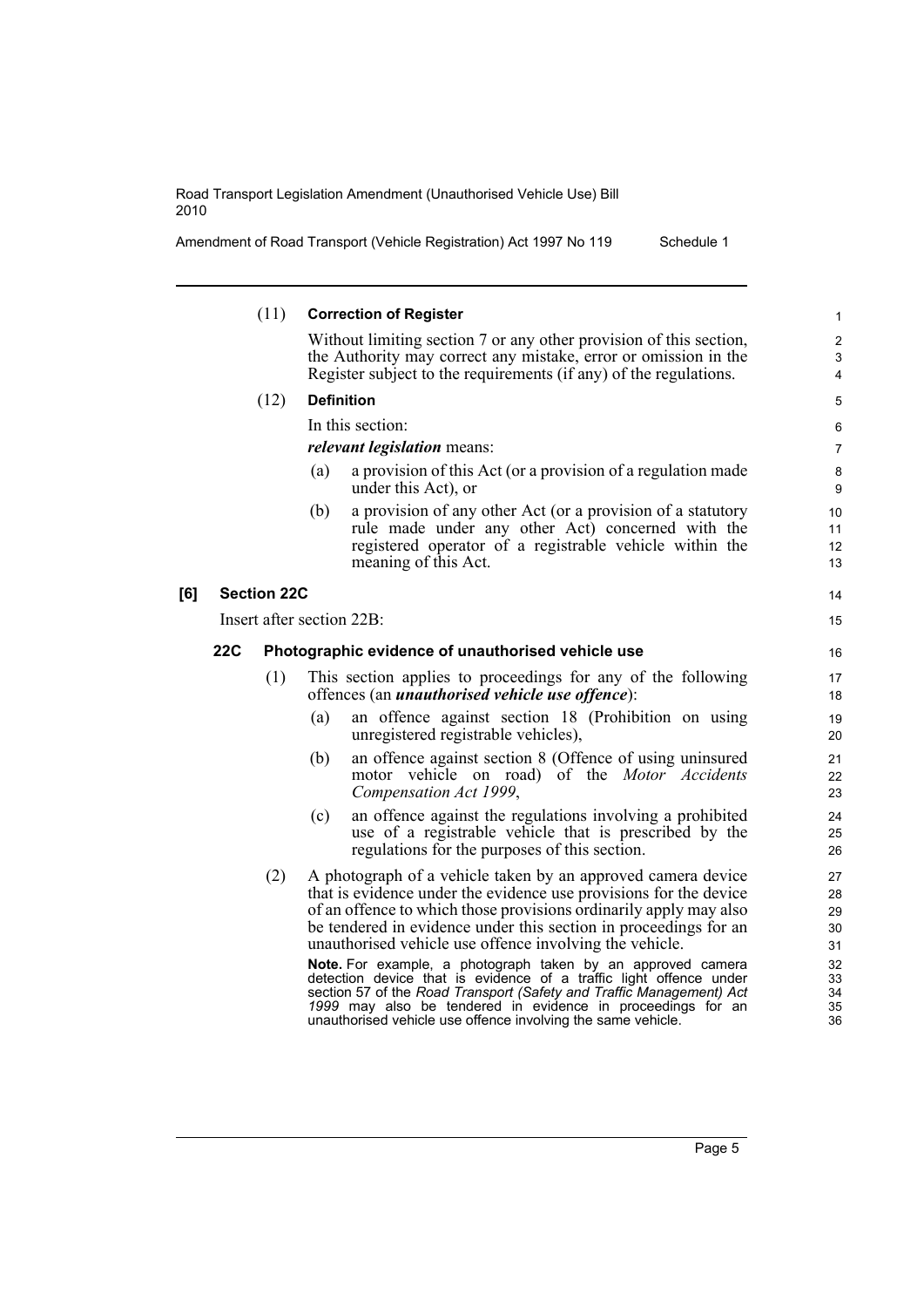Schedule 1 Amendment of Road Transport (Vehicle Registration) Act 1997 No 119

(3) For this purpose, the evidence use provisions for the approved camera device are taken to apply in relation to the tendering, admission and use in evidence of such a photograph as if the provisions extended to proceedings for an unauthorised vehicle use offence as well as to proceedings for an offence to which the provisions ordinarily apply.

**Note.** Evidence use provisions for approved camera devices usually make provision for the admission of photographs taken by such devices in specified kinds of proceedings and for the use of evidence derived from such photographs. These provisions also usually require the provision of certificate evidence concerning the inspection or testing of the devices.

- (4) Nothing in this section prevents a photograph taken by an approved camera device being tendered and used in evidence both in proceedings for an unauthorised vehicle use offence and proceedings for an offence to which the evidence use provisions for the device ordinarily apply.
- (5) In this section:

*approved average speed detection device*, *approved camera detection device*, *approved camera recording device* and *approved traffic lane camera device* have the same meanings as in the *Road Transport (Safety and Traffic Management) Act 1999*.

*approved camera device* means any of the following:

- (a) an approved average speed detection device,
- (b) an approved camera detection device,
- (c) an approved camera recording device,
- (d) an approved traffic lane camera device,
- (e) an approved toll camera.

*approved toll camera* has the same meaning as in section 250A of the *Roads Act 1993*.

*evidence use provisions* for an approved camera device means:

- (a) if the device is an approved average speed detection device—the provisions of section 47B of the *Road Transport (Safety and Traffic Management) Act 1999* (and section 73A of that Act in its application to evidence or presumptions under those provisions), or
- (b) if the device is an approved camera detection device—the provisions of section 57 of the *Road Transport (Safety and Traffic Management) Act 1999* (and section 73A of that Act in its application to evidence or presumptions under those provisions), or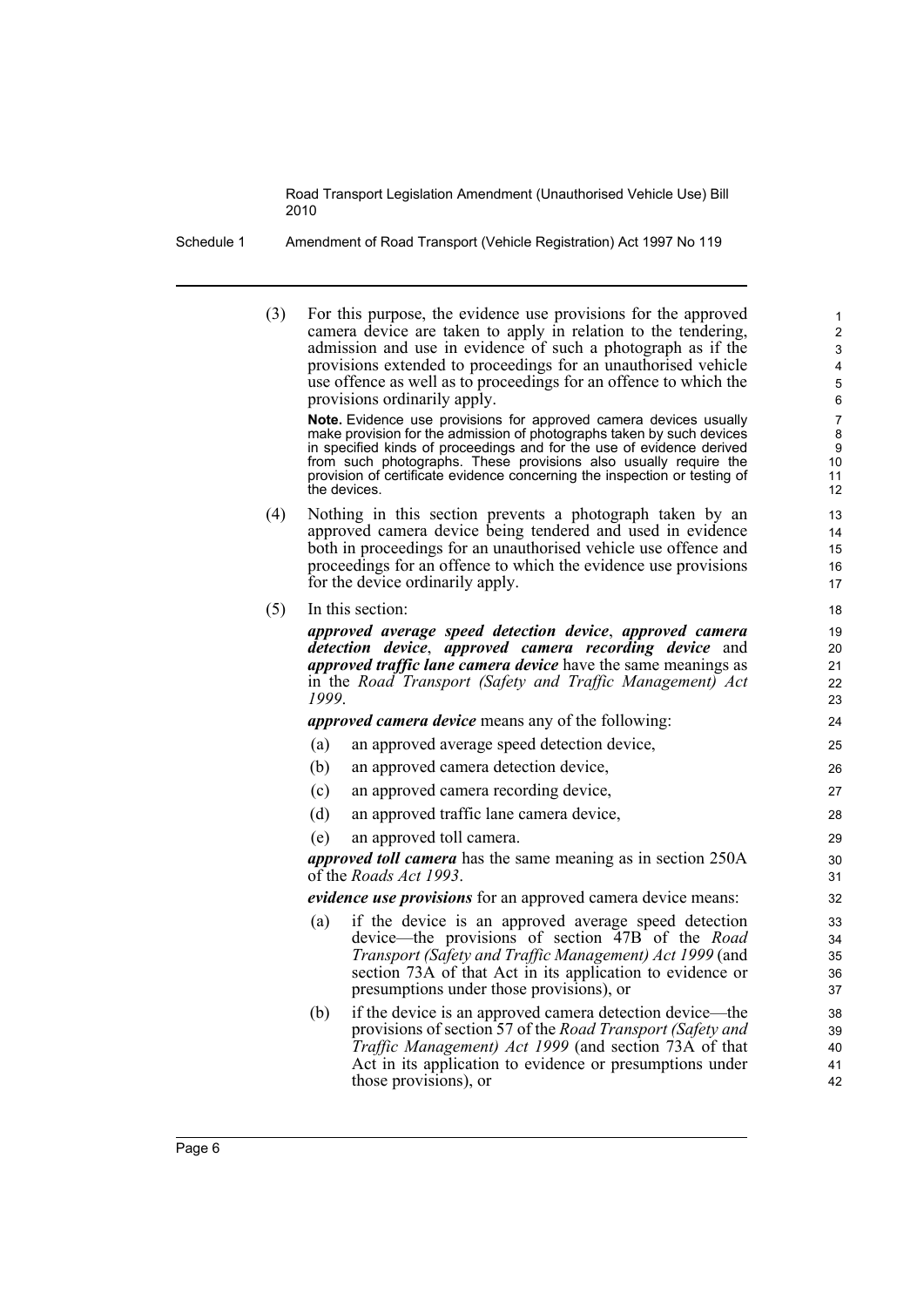**[9] Schedule 3**

| Amendment of Road Transport (Vehicle Registration) Act 1997 No 119 | Schedule 1 |
|--------------------------------------------------------------------|------------|
|--------------------------------------------------------------------|------------|

|     |                   | (c)               | if the device is an approved camera recording device—the<br>provisions of section 47 of the Road Transport (Safety and<br>Traffic Management) Act 1999 (and section 73A of that<br>Act in its application to evidence or presumptions under<br>those provisions), or      | 1<br>$\overline{c}$<br>$\ensuremath{\mathsf{3}}$<br>4<br>5 |
|-----|-------------------|-------------------|---------------------------------------------------------------------------------------------------------------------------------------------------------------------------------------------------------------------------------------------------------------------------|------------------------------------------------------------|
|     |                   | (d)               | if the device is an approved traffic lane camera device—<br>the provisions of section 57B of the Road Transport<br>(Safety and Traffic Management) Act 1999 (and section<br>73A of that Act in its application to evidence or<br>presumptions under those provisions), or | $\,6\,$<br>$\overline{7}$<br>$\bf 8$<br>9<br>10            |
|     |                   | (e)               | if the device is an approved toll camera—the provisions of<br>section 250A of the <i>Roads Act 1993</i> .                                                                                                                                                                 | 11<br>12                                                   |
| [7] |                   |                   | <b>Section 23A Registered operators</b>                                                                                                                                                                                                                                   | 13                                                         |
|     | Omit the section. |                   |                                                                                                                                                                                                                                                                           | 14                                                         |
| [8] |                   |                   | <b>Schedule 3 Savings and transitional provisions</b>                                                                                                                                                                                                                     | 15                                                         |
|     |                   |                   | Insert at the end of clause $1(1)$ :                                                                                                                                                                                                                                      | 16                                                         |
|     |                   |                   | Road Transport Legislation Amendment (Unauthorised Vehicle<br>Use) $Act 2010$                                                                                                                                                                                             | 17<br>18                                                   |
| [9] | <b>Schedule 3</b> |                   |                                                                                                                                                                                                                                                                           | 19                                                         |
|     |                   |                   | Insert at the end of the Schedule (with appropriate Part and clause numbers):                                                                                                                                                                                             | 20                                                         |
|     | <b>Part</b>       |                   | Provisions consequent on enactment of<br><b>Road Transport Legislation Amendment</b><br>(Unauthorised Vehicle Use) Act 2010                                                                                                                                               | 21<br>22<br>23                                             |
|     |                   | <b>Definition</b> |                                                                                                                                                                                                                                                                           | 24                                                         |
|     |                   |                   | In this Part:                                                                                                                                                                                                                                                             | 25                                                         |
|     |                   |                   | <b>amending Act</b> means the Road Transport<br>Legislation<br>Amendment (Unauthorised Vehicle Use) Act 2010.                                                                                                                                                             | 26<br>27                                                   |
|     |                   |                   | <b>Application of section 22C</b>                                                                                                                                                                                                                                         | 28                                                         |
|     |                   |                   | Section 22C, as inserted by the amending Act, applies in relation<br>to unauthorised vehicle use offences (within the meaning of that<br>section) committed, or alleged to have been committed, after the<br>commencement of that section.                                | 29<br>30<br>31<br>32                                       |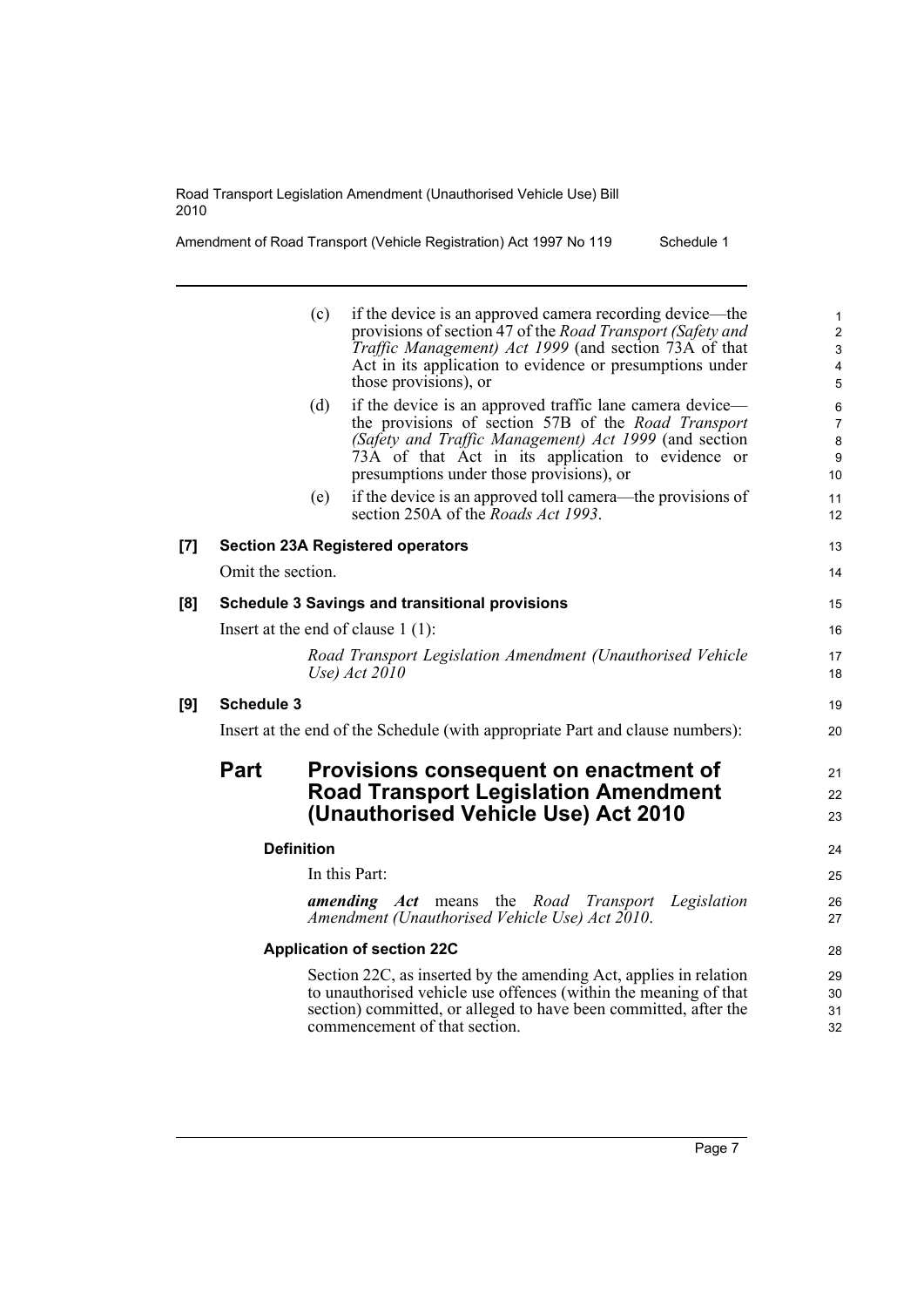Schedule 1 Amendment of Road Transport (Vehicle Registration) Act 1997 No 119

#### **Existing Register continues to have effect**

The Register of Registrable Vehicles maintained by the Authority under this Act immediately before the commencement of Schedule 1 [5] to the amending Act continues to be the Register of Registrable Vehicles for the purposes of this Act (as amended by the amending Act).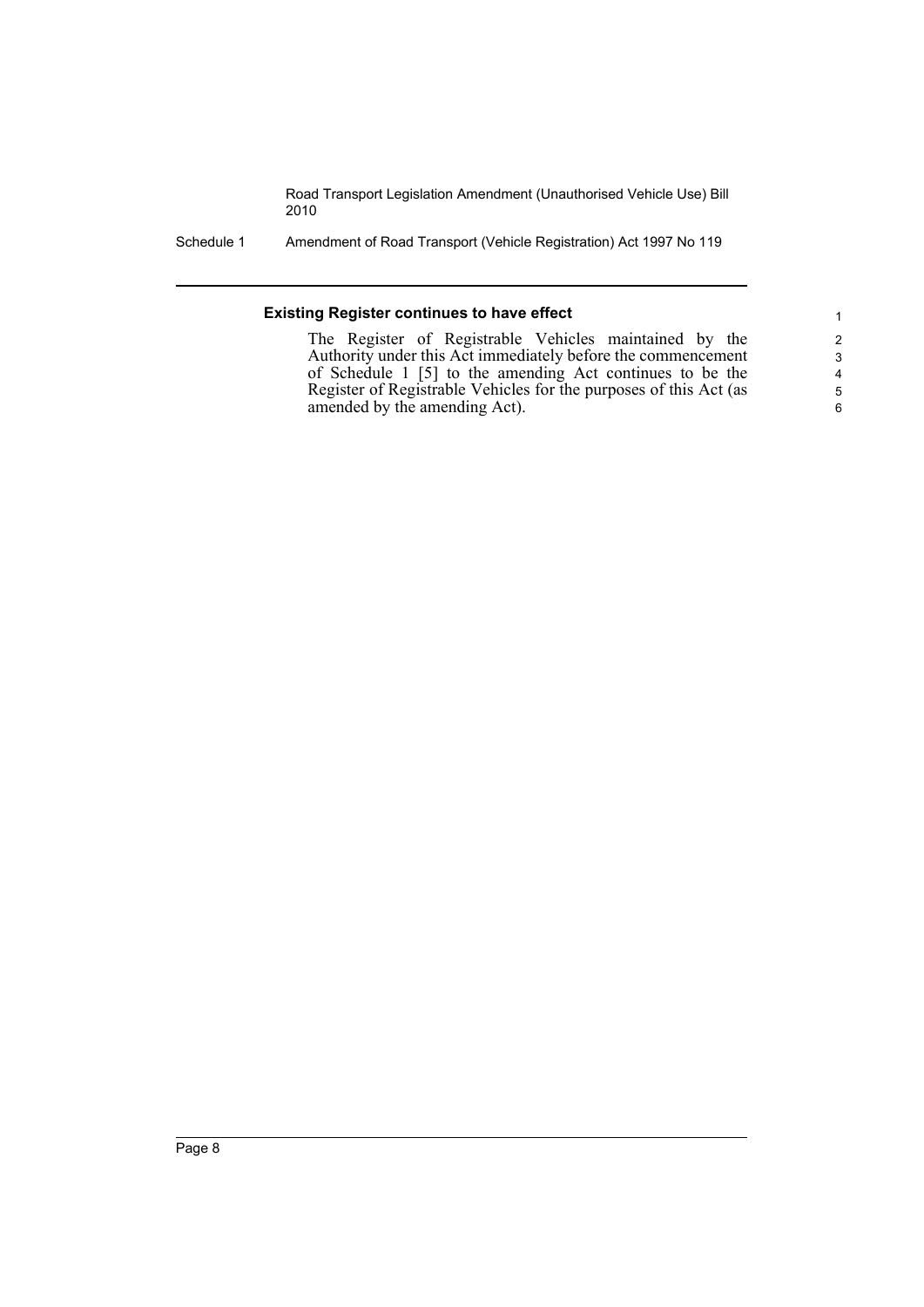Consequential amendment of other legislation Schedule 2 Schedule 2

<span id="page-14-0"></span>

|       | <b>Schedule 2</b>             | <b>Consequential amendment of other</b><br>legislation                                                                                                                                                                                                                                                    | 1<br>2                    |
|-------|-------------------------------|-----------------------------------------------------------------------------------------------------------------------------------------------------------------------------------------------------------------------------------------------------------------------------------------------------------|---------------------------|
| 2.1   |                               | Road Transport (General) Act 2005 No 11                                                                                                                                                                                                                                                                   | 3                         |
| $[1]$ | offences                      | Section 179 Liability of responsible person for vehicle for designated                                                                                                                                                                                                                                    | $\overline{4}$<br>5       |
|       | in section $179(12)$ :        | Insert at the end of paragraph (e) of the definition of <i>camera recorded offence</i>                                                                                                                                                                                                                    | 6<br>$\overline{7}$       |
|       |                               | , or                                                                                                                                                                                                                                                                                                      | 8                         |
|       | (f)                           | an unauthorised vehicle use offence in respect of which the<br>penalty notice or the court attendance notice indicates that<br>the offence was detected by an approved camera device<br>(within the meaning of section $22\overline{C}$ of the <i>Road Transport</i><br>(Vehicle Registration) Act 1997). | 9<br>10<br>11<br>12<br>13 |
| [2]   | <b>Section 179 (12)</b>       |                                                                                                                                                                                                                                                                                                           | 14                        |
|       | Insert in alphabetical order: |                                                                                                                                                                                                                                                                                                           | 15                        |
|       |                               | <i>unauthorised vehicle use offence</i> means an unauthorised vehicle                                                                                                                                                                                                                                     | 16                        |
|       |                               | use offence (within the meaning of section 22C of the Road                                                                                                                                                                                                                                                | 17                        |
|       |                               | Transport (Vehicle Registration) Act 1997), but does not include                                                                                                                                                                                                                                          | 18                        |
|       |                               | an offence where it is alleged that the offender merely caused,<br>permitted or otherwise allowed a vehicle to be driven or used.                                                                                                                                                                         | 19<br>20                  |
| 2.2   |                               | <b>Road Transport (Vehicle Registration) Regulation 2007</b>                                                                                                                                                                                                                                              | 21                        |
| $[1]$ |                               | Clause 7 Who may apply for registration?                                                                                                                                                                                                                                                                  | 22                        |
|       | Omit clause $7(2)–(4)$ .      |                                                                                                                                                                                                                                                                                                           | 23                        |
| [2]   |                               | <b>Clause 14 Maintenance of the Registers</b>                                                                                                                                                                                                                                                             | 24                        |
|       | clause $14(1)(a)$ .           | Omit "transitional vehicle (within the meaning of clause $7(3)$ )" from                                                                                                                                                                                                                                   | 25<br>26                  |
|       | section 10 of the Act)".      | Insert instead "transitional registrable vehicle (within the meaning of                                                                                                                                                                                                                                   | 27<br>28                  |
| $[3]$ | Clause 14 (1) (a1)            |                                                                                                                                                                                                                                                                                                           | 29                        |
|       |                               | Omit "clause 7 (3)". Insert instead "section 10 of the Act".                                                                                                                                                                                                                                              | 30                        |